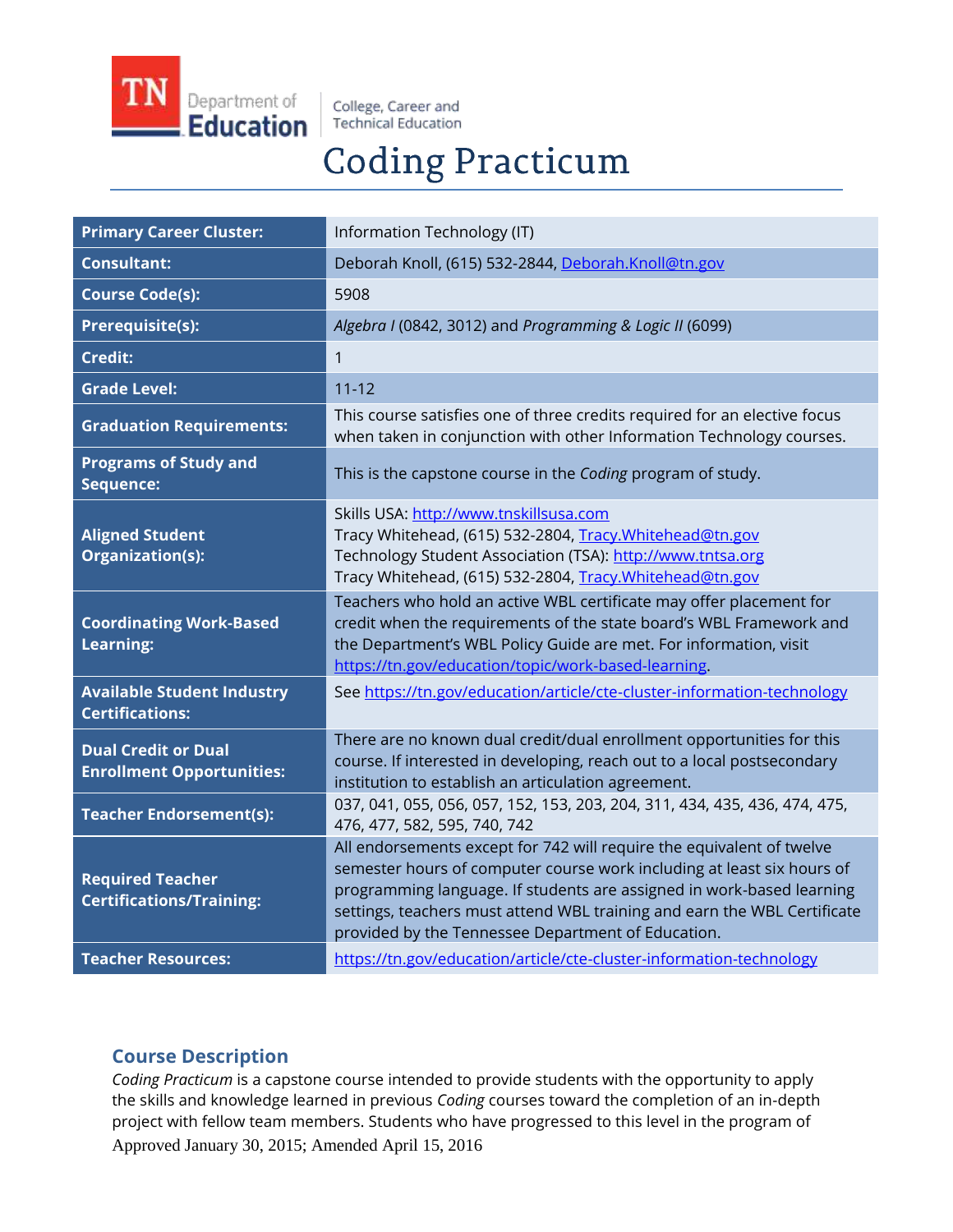study take on more responsibilities for producing independent work and managing processes involved in the planning, designing, refinement, and production of original software applications. The course is designed to allow students to choose their specific application of interest, be it the development of a mobile application (app), an animation package, a game or other educational tool, or any other approved program that requires coding and development skills. Upon completion of the practicum, proficient students will be prepared for postsecondary study and career advancement in programming and software development, and will be equipped to market their finished product should they choose.

## **Work-Based Learning Framework**

Practicum activities may take the form of work-based learning (WBL) opportunities (such as internships, cooperative education, service learning, and job shadowing) or industry-driven projectbased learning. These experiences must comply with the Work-Based Learning Framework guidelines established in SBE High School Policy 2.103. As such, this course must be taught by a teacher with an active WBL Certificate issued by the Tennessee Department of Education and follow policies outlined in the Work-Based Learning Policy Guide available online at [https://tn.gov/education/topic/work-based-learning.](https://tn.gov/education/topic/work-based-learning) The Tennessee Department of Education provides a *Personalized Learning Plan* template to ensure compliance with the Work-Based Learning Framework, state and federal Child Labor Law, and Tennessee Department of Education policies, which must be used for students participating in WBL opportunities.

## **Program of Study Application**

This is the fourth course in the *Coding* program of study. For more information on the benefits and requirements of implementing this program in full, please visit the Information Technology website a[t https://tn.gov/education/article/cte-cluster-information-technology.](https://tn.gov/education/article/cte-cluster-information-technology) 

## **Course Requirements**

This capstone course aligns with the requirements of the Work-Based Learning Framework (established in Tennessee State Board High School Policy), with the Tennessee Department of Education's Work-Based Learning Policy Guide, and with state and federal Child Labor Law. As such, the following components are course requirements:

## **Course Standards**

- 1) A student will have a Personalized Learning Plan that identifies their long-term goals, demonstrates how the Work-Based Learning (WBL) experience aligns with their elective focus and/or high school plan of study, addresses how the student plans to meet and demonstrate the course standards, and addresses employability skill attainment in the following areas:
	- a. Application of academic and technical knowledge and skills (embedded in course standards)
	- b. Career knowledge and navigation skills
	- c. 21st Century learning and innovation skills
	- d. Personal and social skills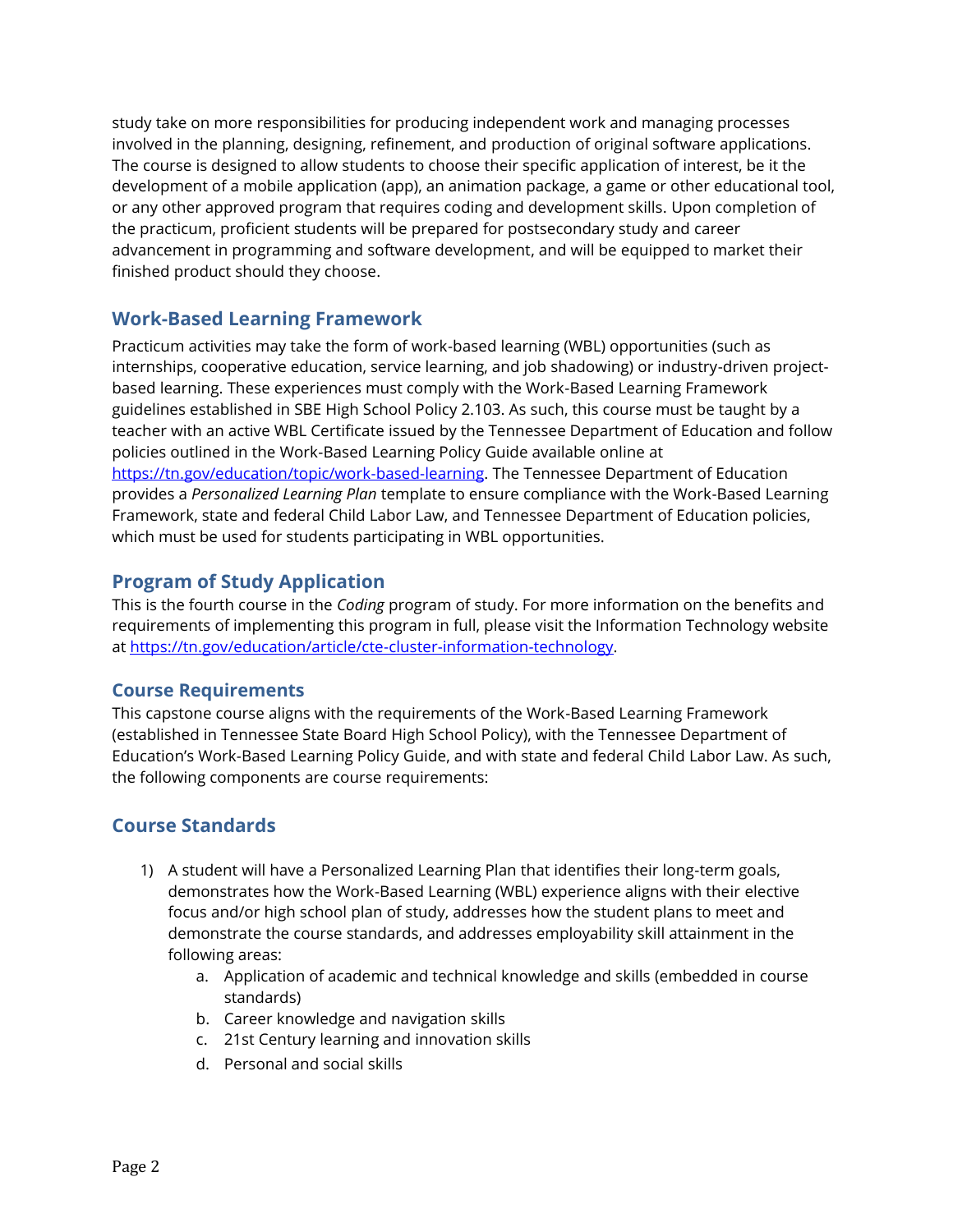#### **Programming & Software Development Career Planning**

- 2) Research a company or organization that employs computer programmers or specializes in software design and development solutions. Companies could range from large software developers, to niche organizations that retain programmers on staff to serve their particular clients' needs. For the chosen company, cite specific textual evidence from the company's literature, as well as available press coverage (if available) to summarize:
	- a. The mission and history of the organization
	- b. Headquarters and organizational structure
	- c. Products or services provided
	- d. Credentials required for employment and how they are obtained and maintained
	- e. Policies and procedures
	- f. Reports, newsletters, and other documents published by the organization
	- g. Website and contact information
- 3) Analyze the requirements and qualifications for various programming and development job postings identified from specific company websites or online metasearch engines. Gather information from multiple sources, such as sample resumes, interviews with professionals, and job boards, to determine effective strategies for realizing career goals. Create a personal resume modeled after elements based on the findings above, then complete an authentic job application as part of a career search or work-based learning experience.
- 4) Participate in a mock interview. Prior to the interview, research tips on dress and grooming, most commonly asked interview questions, appropriate conduct during an interview, and recommended follow-up procedures. Upon completion of the interview, write a thank you letter to the interviewer in a written or email format.

#### **Professional Ethics and Legal Responsibilities**

- 5) Investigate current issues surrounding the use of software applications to collect and track user data. Explore a range of arguments concerning privacy rights as they relate to the mining of personal data; determine when it is ethical and legal to collect data for profit versus for security purposes. Advance an original argument that debates the pros and cons and summarizes the potential ramifications for clients, users, the public, and one's own personal reputation, drawing on evidence gathered from news media, company policies, and state and federal laws.
- 6) Research a case study involving an ethical issue related to intellectual property rights. Examine a variety of perspectives surrounding the issue, then develop an original analysis explaining the impact of the issue on those involved, using persuasive language and citing evidence from the research. Potential issues include copyright infringement, piracy, plagiarism, art licensing, creative commons, and the state/federal laws that govern them.

#### **Course Project**

7) In teams or individually, develop a written proposal for an original program or software application that involves advanced refinement and transfer of skills and knowledge acquired in previous *Programming & Software Development* courses. The proposal should be narrative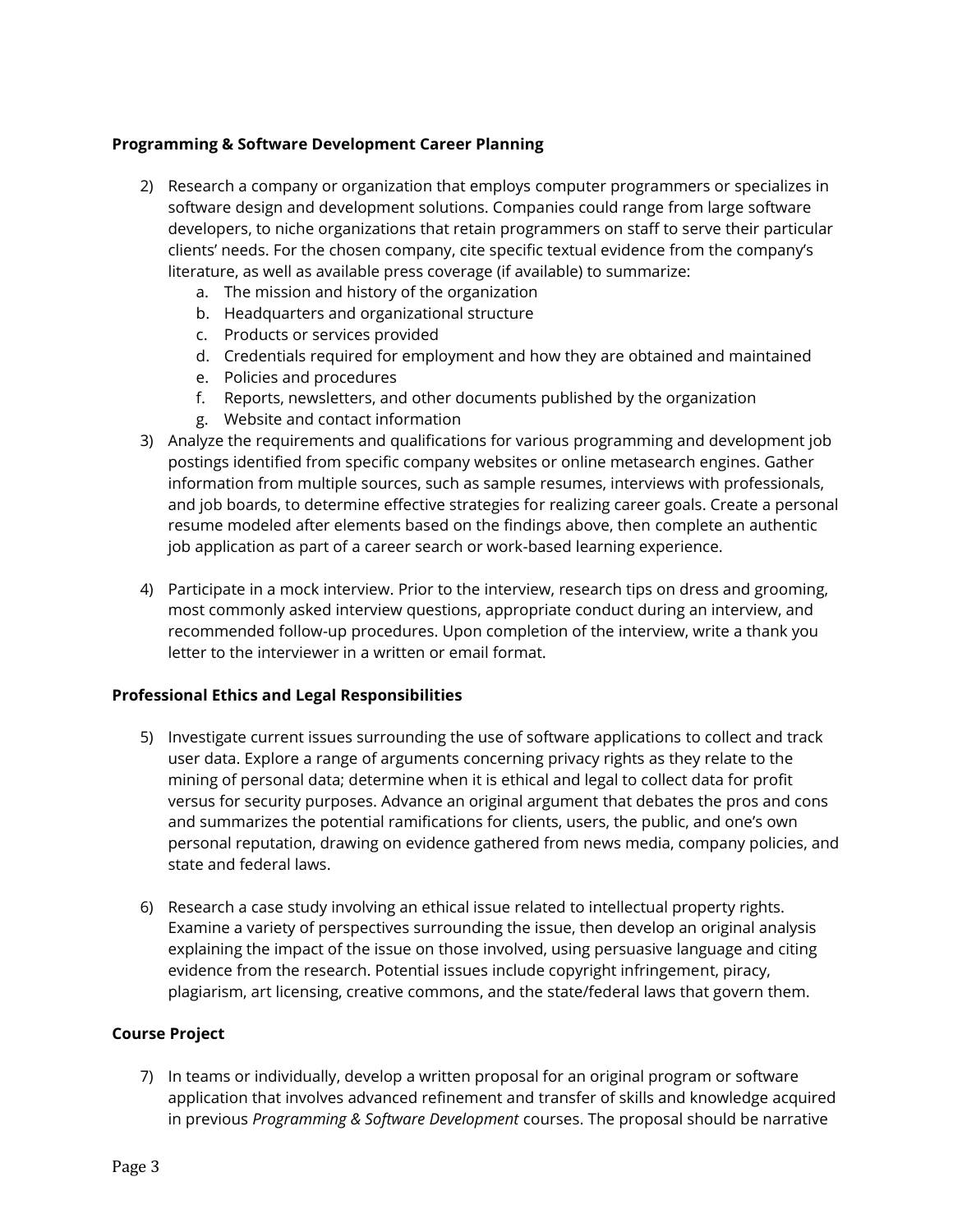in nature but supplemented by relevant data and graphic illustrations as needed, such as flowcharts of development processes and diagrams or sketches of what the end product would resemble. Sample projects include: developing a mobile app; designing an animation package or plug-in; writing an original game program; or any other programming-based project. Present the proposal to the class, and continually revise based on feedback from peers.

- 8) Throughout the design and development process, develop supplementary documents, presentations, and strategies to support the production and promotion of the program, app, or product. Identify the target market for the product, and devise a tentative plan to inform, promote, and convince prospective users of the product's functions and value. Research marketing plan templates and sample presentations, and synthesize information to produce an original plan outlining how the team intends to market the product once it is finished.
- 9) Apply coding skills learned in previous courses to novel contexts and development environments. For example, develop skills in an emerging technology that would support the completion of the course project, or learn a new programming language not previously studied in order to enhance the functionality of the product.

### **Advanced Troubleshooting, Critiquing, & Problem Solving**

- 10) In the course of developing the project, regularly test for functionality, compatibility, and other design aspects related to user friendliness. Conduct and document the proper code validation to resolve errors encountered in the design process.
- 11) Analyze the code written by another team member or peer and create a flowchart for suggesting changes to improve functionality. Cite specific examples in the code to support recommendations.
- 12) Research and test for potential security threats related to the intended uses of the app, program, or product. For example, if a mobile app is developed, determine the most common security threats and identify areas of vulnerability in the product that could be remedied by adjusting for the proper code, patching, or system update. If possible, develop and incorporate security measures into the final product to ensure user safety.

#### **Portfolio**

- 13) Create a portfolio, or similar collection of work, that illustrates mastery of skills and knowledge outlined in the previous courses and applied in the practicum. The portfolio should reflect thoughtful assessment and evaluation of the progression of work involving the application of steps of the design process, as outlined by the instructor. The following documents will reside in the student's portfolio:
	- a. Personal code of ethics
	- b. Career and professional development plan
	- c. Resume
	- d. Project proposal with supporting documents
	- e. List of responsibilities undertaken through the course